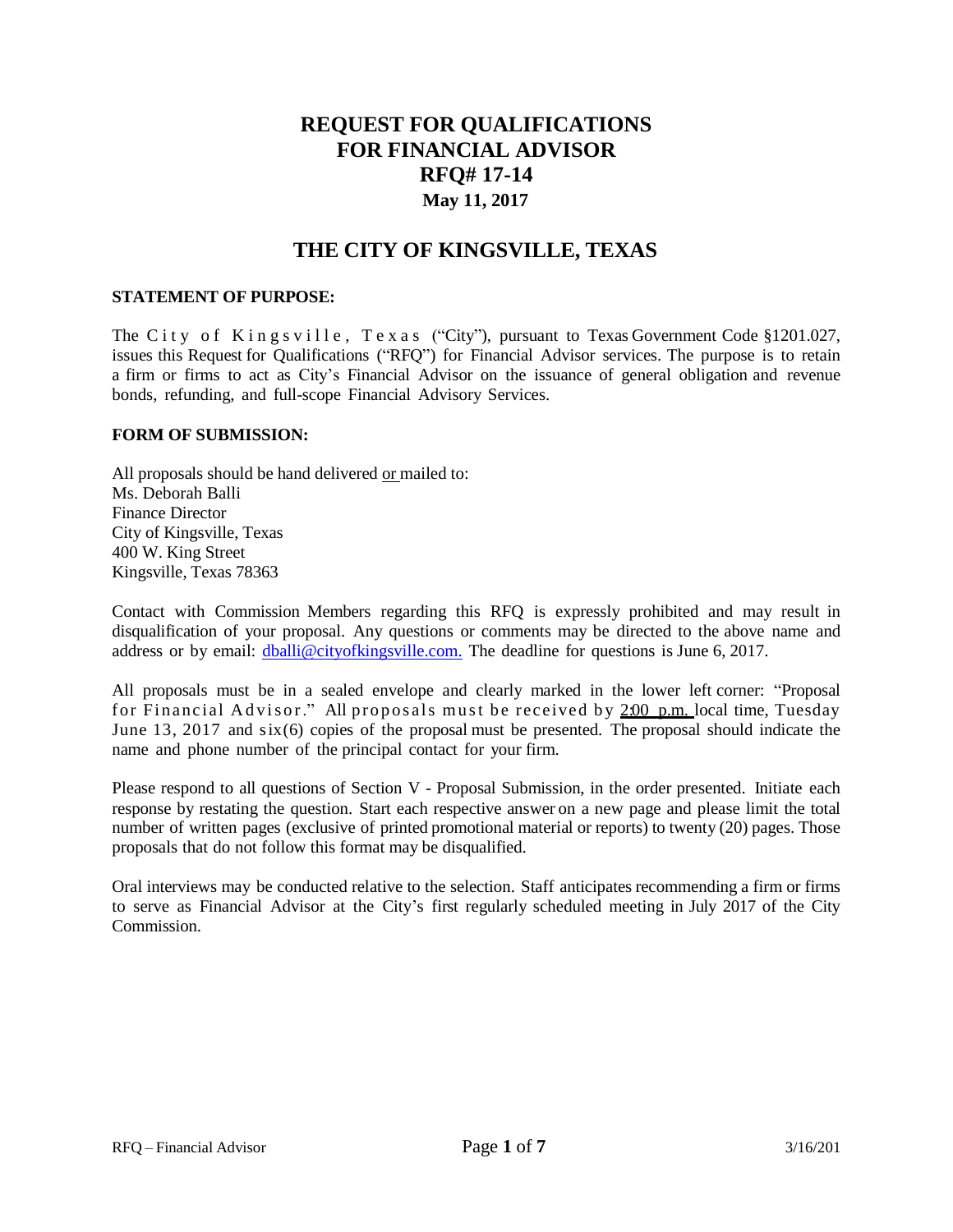#### **TERMS AND CONDITIONS:**

The City reserves the right to reject any or all proposals and/or to award the contract to an alternate firm if any selected firm does not execute a contract within thirty (30) days after the award.

The City reserves the right to request clarification of information submitted and to request additional information, if necessary.

As a condition of the proposed contract the City shall have the right to terminate the contract by specifying the date of termination in a written notice to the Financial Advisor at least thirty (30) working days before the termination date. In this event, the firm shall be entitled to just and equitable compensation for any satisfactory work completed.

Any agreement(s) resulting from the acceptance of a proposal shall be in a form either supplied by or approved by the City and shall contain, at a minimum, applicable provisions of the RFQ. The City reserves the right to reject any agreement that does not conform to the RFQ and requirements for agreements.

The firm or firms shall not assign any interest in the agreement(s) and shall not transfer any interest in the same without prior written consent of the City. Acquisition of a firm by another firm is considered a transfer. Change of control, sale of a firm, or any change in the key personnel specified in the RFQ and agreement will subject the agreement to review and possible termination with a thirty (30) day written notice

No reports, information or data given to or prepared by any firm under any agreement shall be made available by the firm to any individual or organization without the prior written approval of designated employees of the City.

Any and all data provided by the City during the RFQ or under an agreement is the property of the City and shall be returned to the City upon request.

#### **SCOPE OF SERVICES TO BE PROVIDED – FINANCIAL ADVISOR:**

The Financial Advisor is responsible for all duties and services necessary or advisable to facilitate the issuance of bonds and other obligations, and other financial advisory services including but not limited to:

Working with City staff on:

Devising and recommending a plan of financing for bonds to be issued, which plan shall include a maturity schedule and other terms and conditions, as will result in the most advantageous terms, consistent with a minimum effective interest rate, including determining the timing of the offering and the sizing of each bond issue;

Participating in document preparation and assisting bond counsel in the coordination of the offering, including preparing such information, as necessary, for the rating agencies and upon approval, assisting in the presentation to such agencies; assisting in maintaining on-going relationships with the credit rating agencies;

Participating in Preliminary Official Statement and Official Statement preparation;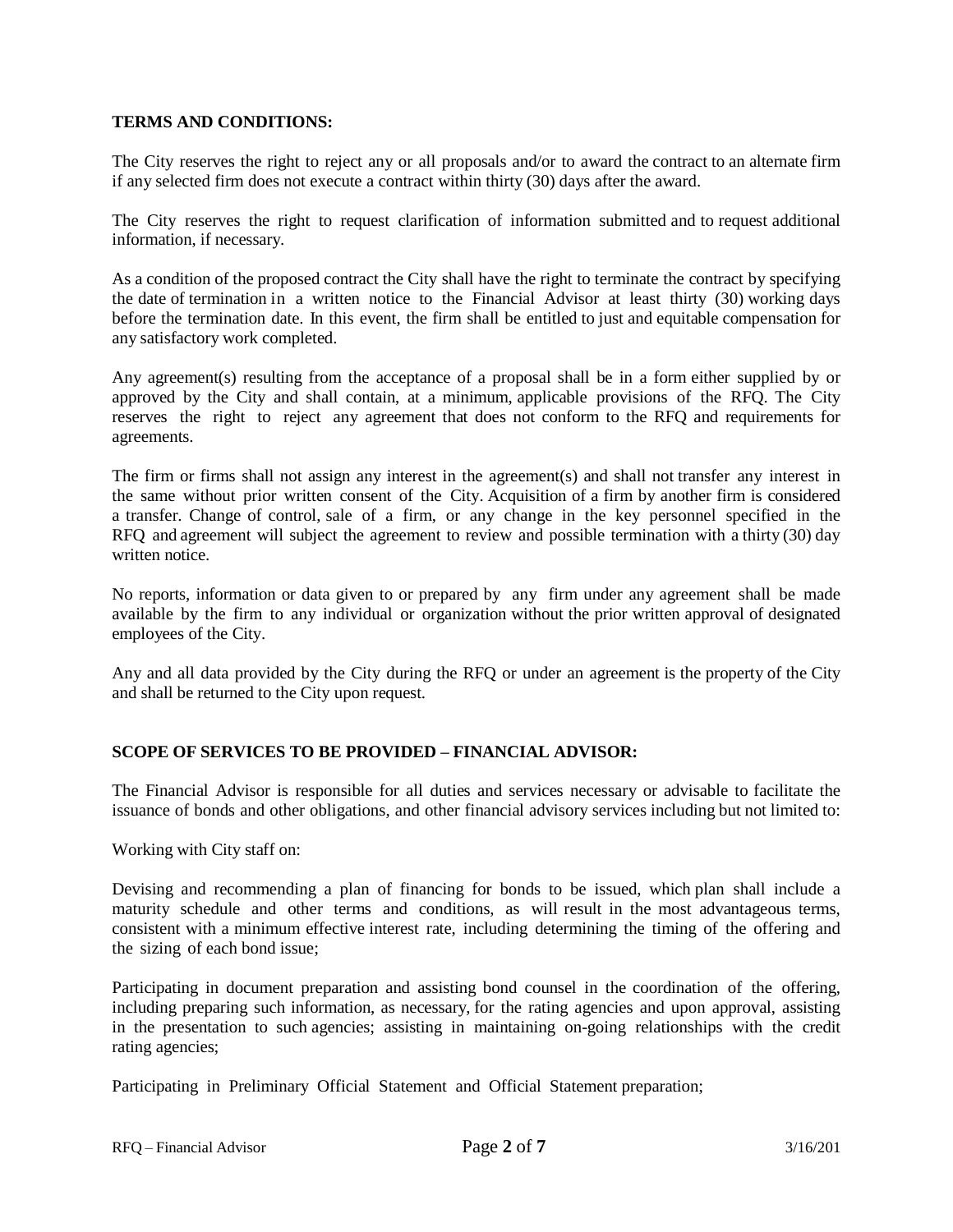Advising concerning the need for credit enhancement and assisting in the negotiations regarding such;

Assisting in closing details and post-closing duties, including the development of closing memorandum;

Advising the staff of new developments in the municipal bond industry and how they affect the City's current and projected long-term debt financing;

Soliciting bids for printing of bond offering documents, ratings, and other related services when necessary;

Administer, monitor and assist in the negotiation of all fees and e xpenses incurred in connection with the issuance of the bonds;

Monitoring and advising on refunding opportunities, debt defeasance, and other financial products that would help lower the cost of borrowing money;

Assisting in the survey and analysis of the City's financial resources in light of projected revenue and existing indebtedness, including a study of the City's existing debt structure and trend of assessed valuation, taxing and enterprise revenue generating ability and present and future tax/revenue requirements;

Assisting in the analysis and preparation of options for the financing of recommended projects. Such assistance shall include assessment of all possible funding sources, including local, state and othersources;

Providing on-site consultation with and presentation to the City Council, administration and/or various committees through any bond process;

Assisting in all other matters necessary or incidental to the issuance and administration of debt obligations as directed by the City; and General Financial Advisory services as appropriate for the City.

## **PROPOSAL SUBMISSION:**

#### **QUALIFICATIONS**

Provide a brief description of the firm, including general experience and history in public finance, number of offices, location and number of professionals and employees in each office, description of specialty practice areas and firm philosophy. Indicate which office(s) will be responsible for day-today contact and describe structure of firm ownership (e.g., publicly held corporation, partnership, etc.) and any parents, affiliates, or subsidiaries of the firm.

Describe a description of the firm's and/or individual's experience during the last five (5) years as financial advisor of negotiated or competitively bid bond issues of Texas municipalities and other governmental entities. Please include the names of the issuers, the amount of the bonds, the capacity on which you and/or the firm served and the purpose for the issuance.

Please select one transaction from those prepared from the paragraph above that you feel best demonstrates your firm's financial advisory capabilities and describe in detail the financial issues involved in the transaction and your firm's approach and the outcome to the analysis. (Please limit discussion to one page.)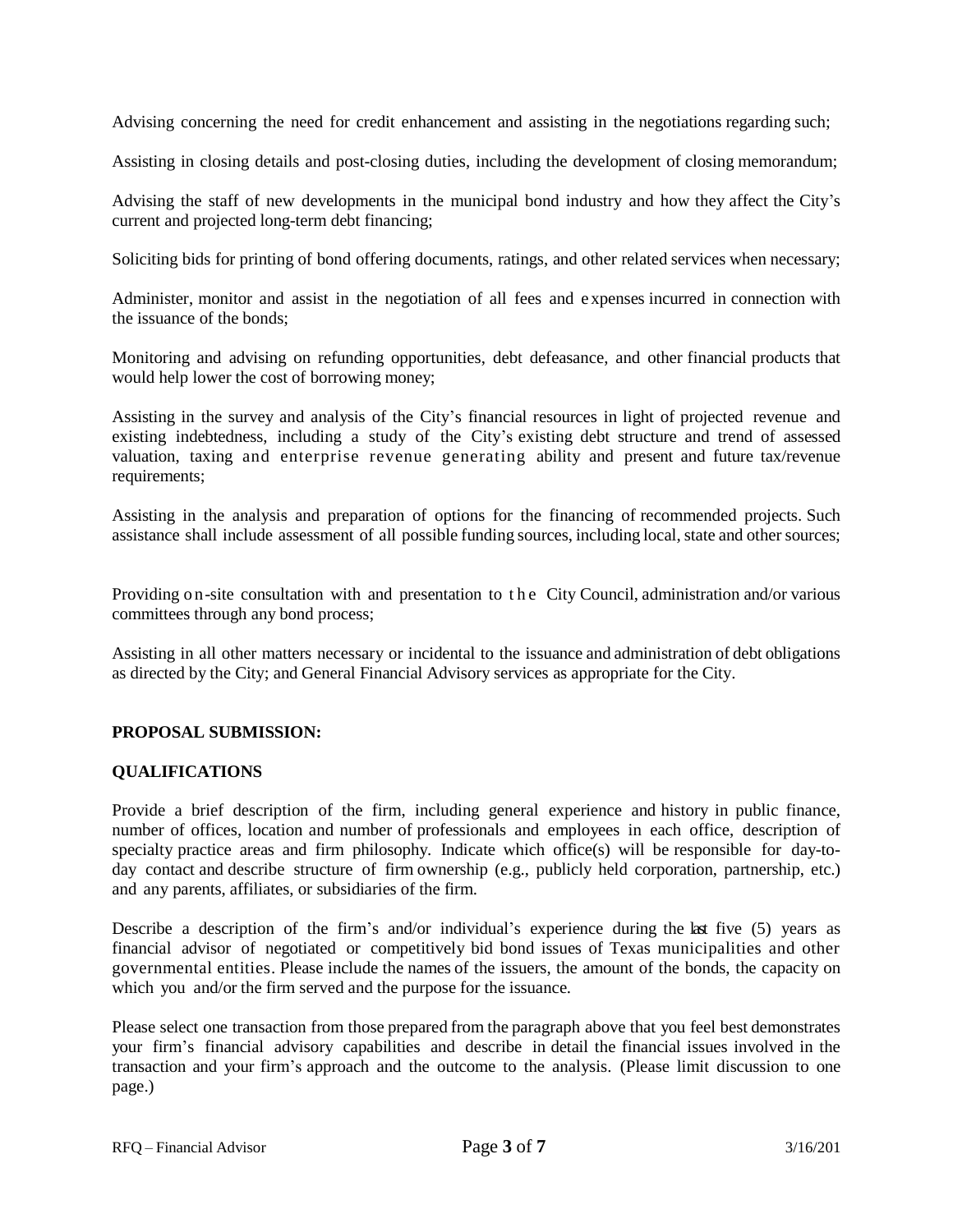Describe your firm's technology capabilities and how it ties into your strategic financial planning for the City.

Describe the steps your firm would take as Financial Advisor to ensure the pricing process on negotiated sales and the bidding process on competitive sales render the lowest true interest cost.

Provide resumes of the key staff to be assigned to work with the City including their areas of expertise and years of Financial Advisor experience. List the office location and telephone number for all of these individuals. Indicate who will be attending all City meetings, document sessions, bond pricings, and will be responsible for day-to-day coordination.

List the successful Texas municipalities and other governmental entities bond elections that the firm's members that will be assigned to the City have served as a financial advisor for in the past five (5) years and indicate any other services your firm provides to assist municipalities during a bond campaign.

Describe your firm's and/or individual's experience as a provider of full- service Financial Advisory services for Texas municipalities and other governmental entities.

Complete and sign the following forms included in this RFQ: Conflict of Interest Questionnaire, Certificate of Residency and Authorization Form.

### **CONFLICT OF INTEREST/REFERENCES**

Respondents are requested to include a Conflict of Interest Questionnaire as confirmation that the retention of your firm as Financial Advisor will not result in any conflict of interest with the City. This would include, but is not limited to, any conflicts arising from relationships (both direct and indirect). Should a conflict of interest potentially exist, the prospective Financial Advisor must specify the party with which such conflict may exist, the nature of the potential conflict, and any resolution proposed. The firm awarded the contract by City Commission will be required to complete and return a Form 1295-Certificate of Interested Parties.

Please provide names, addresses and phone numbers of at least two  $(2)$  professional references that can discuss your recent work with municipalities and other governmental entities.

#### **PROPOSED FEES – FINANCIAL ADVISOR**

Provide a base fee schedule for new bond issues taking into consideration as a rate per \$1,000 par amount of bonds issued.

Indicate any additional services your firm provides and related fees if they are not included in the base fee and provide an itemization of such additional services and related fees.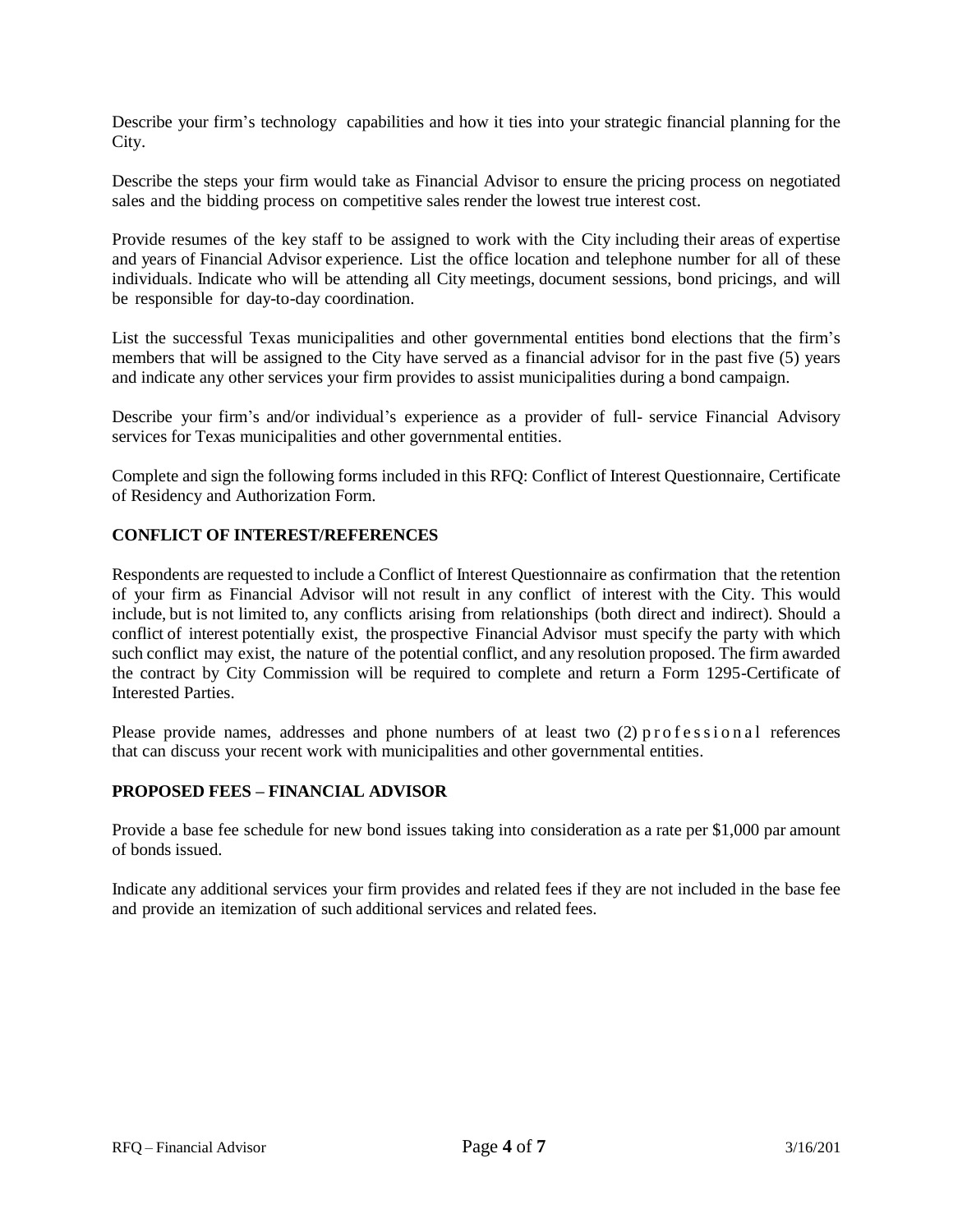The base fee schedule is related to the following par amount level of bonds:

| Final Par Amount of Bonds | General<br>Obligation | Revenue | Refunding's |
|---------------------------|-----------------------|---------|-------------|
| \$2,500,000               |                       |         |             |
| \$5,000,000               |                       |         |             |
| \$10,000,000              |                       |         |             |
| Greater than \$10,001,000 |                       |         |             |

Also, provide an hourly rate structure on all staff assigned to work with the City for any additional work or special projects as requested and not related to the normal issuance of bonds.

#### The City reserves the right to negotiate any fees submitted prior to award of the contract.

### BASIS OF AWARD AND COST INCURRED IN RESPONDING

The City will make its selection based on demonstrated competence, experience, knowledge and qualifications, as well as the reasonableness of the proposed fees.

All costs directly or indirectly related to preparation of a response to this RFQ or any oral presentation required to supplement and/or clarify the RFQ which may be required shall be the sole responsibility of, and shall be borne by, your firm.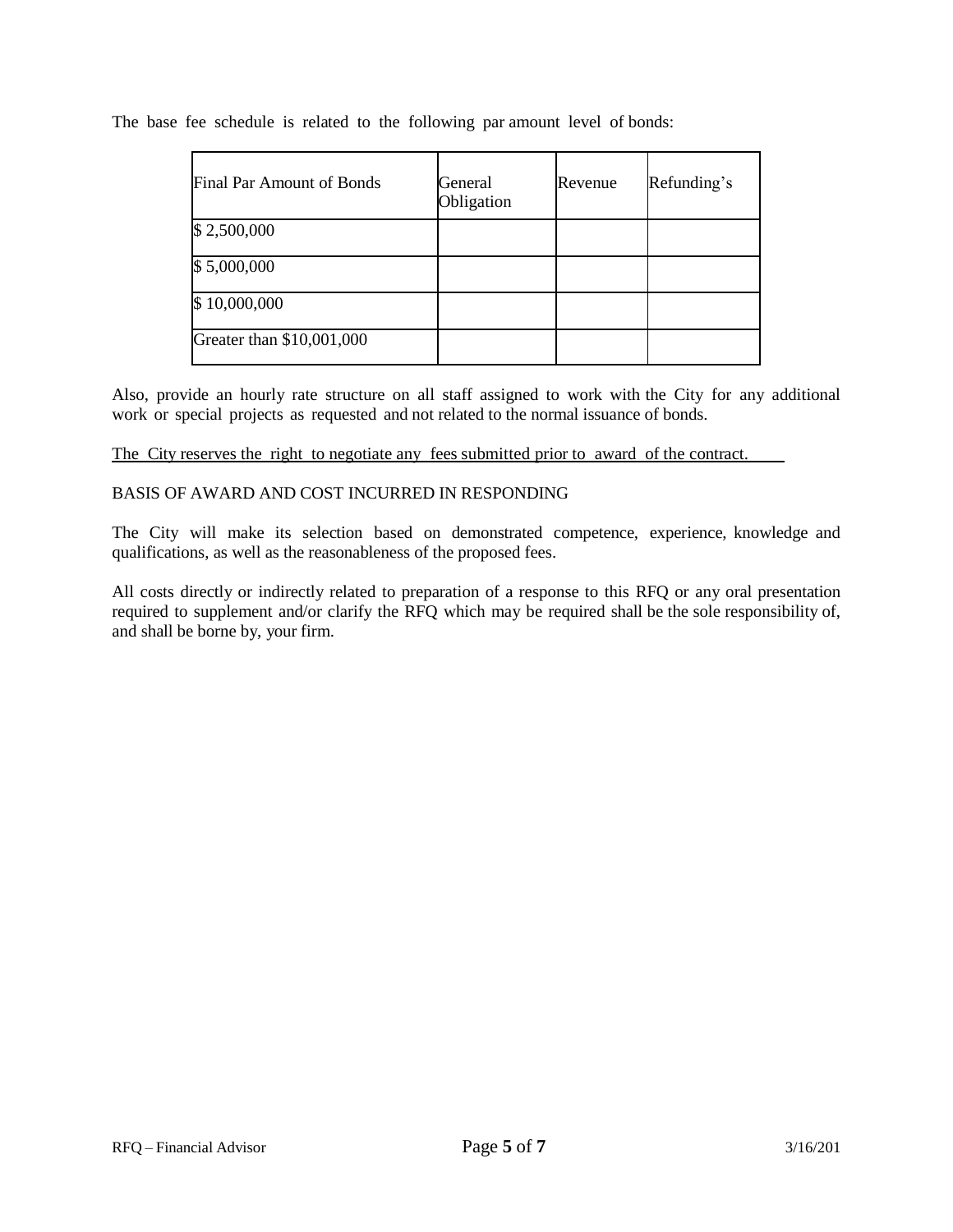#### RFQ #17-14 AUTHORIZATION Description: Financial Advisor

Vendors Name:

In submitting RFQ #17-14, I certify as follows:

The prices in this proposal have been determined independently, without consultation, communication, or agreement for the purpose of restricting competition, as to any matter related to such prices, with any other bidder or with any competitor.

I have read each of the Proposal documents outlined in the RFQ and agree to abide bythe terms and conditions thereof.

I acknowledge that if information in the Authorization form is falsified or misrepresented, the corresponding proposal will not be considered by the City.

| Name of Firm:    |  |  |
|------------------|--|--|
| Signature:       |  |  |
| Name Typed:      |  |  |
| Title:           |  |  |
| Firm's Address:  |  |  |
| Federal ID::     |  |  |
| Phone Number:    |  |  |
| Fax Number:      |  |  |
| Email Address:   |  |  |
| Website Address: |  |  |